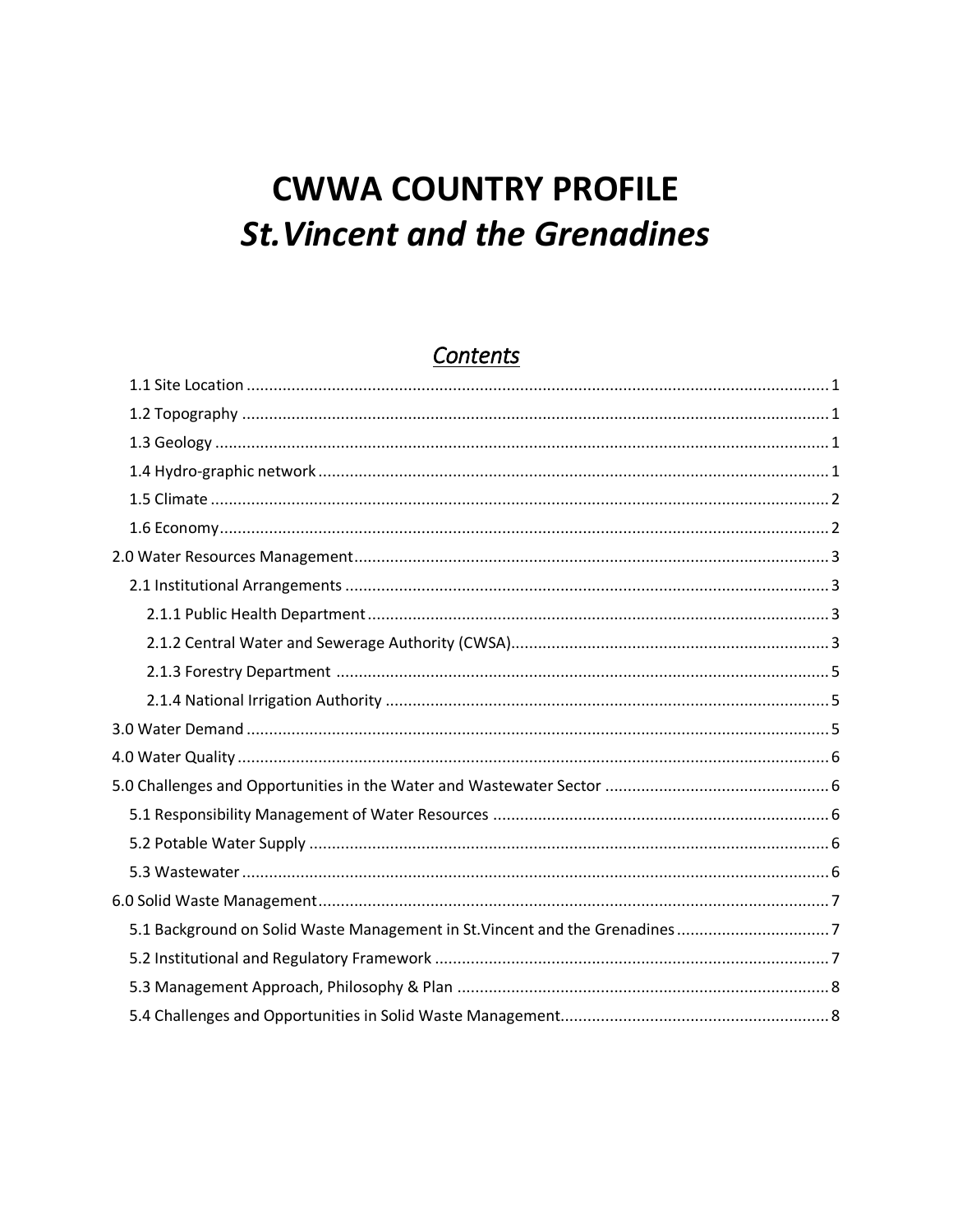### <span id="page-1-0"></span>1.1 Site Location

St. Vincent and the Grenadines is located within the Windward Islands, just North of Venezuela and the Twin Island Republic of Trinidad and Tobago. The entire nation has a land area of 389 km², of which 345 km² on the main island of St. Vincent.

Roughly oval in shape, the main island, St. Vincent, is located north of the archipelago. It is approximately 29 km long and 18 km wide at both extremities. The capital is Kingstown, located in a large sheltered harbour on the southwest of the island.

The Grenadines comprises some 32 islands and islets, of which the largest are Bequia, Mustique, Canouan, Mayreau, Union Island, Palm Island and Petit St. Vincent.

The total population of the State is about 109,000 inhabitants (2012 Census Report). The total population of the Grenadines is estimated to be 10,000 inhabitants distributed among Bequia, Mustique, Canouan, Mayreau, Union Island, and Petit St. Vincent.

### <span id="page-1-1"></span>1.2 Topography

The general topography consists of an axial range of volcanic mountains from La Soufriére (about 1,230 m a.s.l.) in the North to Mt. St. Andrews (735 m a.s.l.) in the South This range divides the island longitudinally and almost equally into a leeward and a windward side. The topography on the leeward side is characterized by steep spurs and narrow valleys, while on the windward side the relief is more gently rolling due to the effects of the erosion created by the strong North-East winds. The Grenadines are lower lying with highest point being Mt. Taboi (about 300 m a.s.l) on Union Island.

### <span id="page-1-2"></span>1.3 Geology

Geologically, the structure of St. Vincent Island is simple, comprising a chain of extinct volcanoes, the craters of which coincide with the central range of mountains on an approximate North-South direction. The most common rock type is boulder agglomerate, which is principally andesitic and basaltic in composition. There are also several lava flows comprised of andesites or andesitic basalts. The most abundant volcanic products on the island are pyroclastics. These include volcanic ash outcrops all along the windward coast, scoria in the north windward, together with agglomerate and mixed pyroclastics and river alluvium.

The geology of the Grenadines is more diversified, with rock types of both volcanic and sedimentary origin.

### <span id="page-1-3"></span>1.4 Hydro-graphic network

Several streams and some rivers traverse the island of St. Vincent. Due to general orographic and geological characteristics of the island, these streams are short and steep in their upper parts, flowing into deep gorges. The lower part of main rivers broadens into small delta shaped alluvial plains.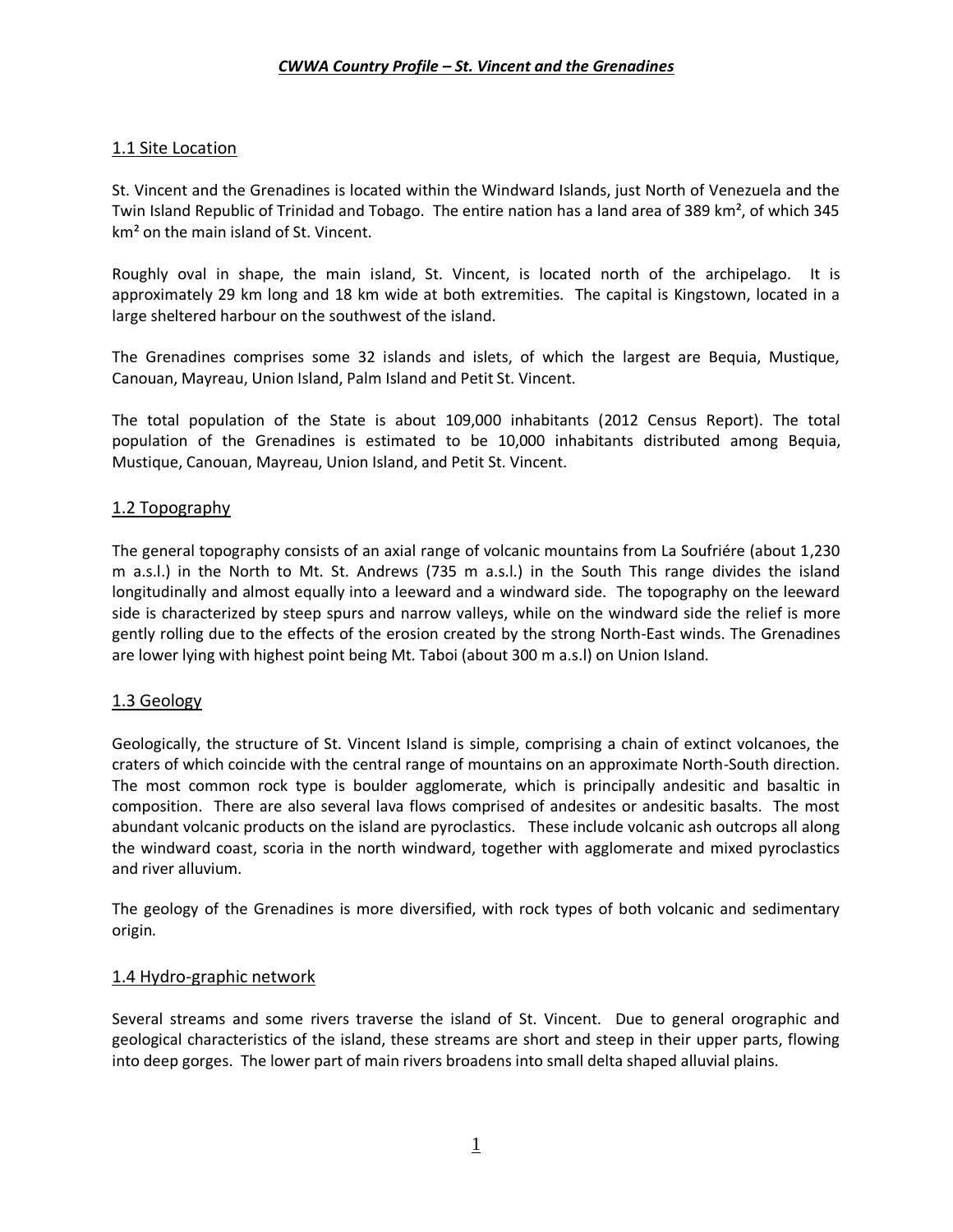The largest rivers are the Colonaire, Buccament, Rabacca, Richmond, Wallilabou and Cumberland. The latter is used for the most important hydropower generation plant in St. Vincent. Rivers are perennial in the central and southern portion of the island, whilst streams in the North are mostly seasonal.

In the Grenadines there are a number of streams, which flow mainly during the rainy season. Thus, these streams are not considered suitable for potable water supply.

### <span id="page-2-0"></span>1.5 Climate

The climate of St. Vincent and the Grenadines is typically tropical, with predominantly north-eastern winds and mean monthly temperatures ranging from 26 to 32<sup>0</sup>C.

The precipitation is abundant, even during the so-called dry season, which extends from January to May. Precipitation in the dry season is about 500 mm. The total for the seven months of the wet season is about 1700 mm. Precipitation spatial distribution in St. Vincent is mainly orographic in nature, with an annual total ranging from 1500 mm on the southern coast to more than 3000 mm on the mountains.

Rainfall is significantly lower in the Grenadines. The average annual rainfall for the larger islands, which have rainfall-gauging stations, is about 1250 mm, while the dry season total averages 270 mm.

### <span id="page-2-1"></span>1.6 Economy $<sup>1</sup>$ </sup>

<span id="page-2-2"></span> $\overline{a}$ 

Following the global financial crisis of 2008, St. Vincent and the Grenadines experienced negative to near zero growth, which compounded by the impact of several natural disasters, resulted in increased use of counter-cyclical policies.

However preliminary estimates for 2018 indicate that the economy of Saint Vincent and the Grenadines exceeded projections and grew by at least 2.3%. Growth was driven by improved performance in the tourism, fishing, construction and manufacturing sectors. For 2019, the International Monetary Fund projects the same 2.3% growth driven by increased tourism arrivals and tourism-related activities like hotel construction and expansion.

The main impetus for this upward trend will emanate from the opening of the newly constructed international airport at Argyle in 2017; sustained initiatives and developments in the agriculture sector; the construction of a state-of-the-art marina in Canouan and other large capital projects, including hotel construction as well as port developments on mainland.

St.Vincent and the Grenadines has crafted a national economic and social development plan with five (5) broad strategic goals and associated objectives and targets to guide the optimal improvement of the quality of life for all its citizens over the period 2013 to 2025.

 $^1$  The economic summary of St.Vincent and the Grenadines was adapted from the 2019 Budget Address p.7; the SVG Medium Term Debt Strategy 2018-2020 pp. 12, 13 and the National Economic and Social Development Plan 2013-2025 p.3. All documents can be accessed from <http://finance.gov.vc/finance/>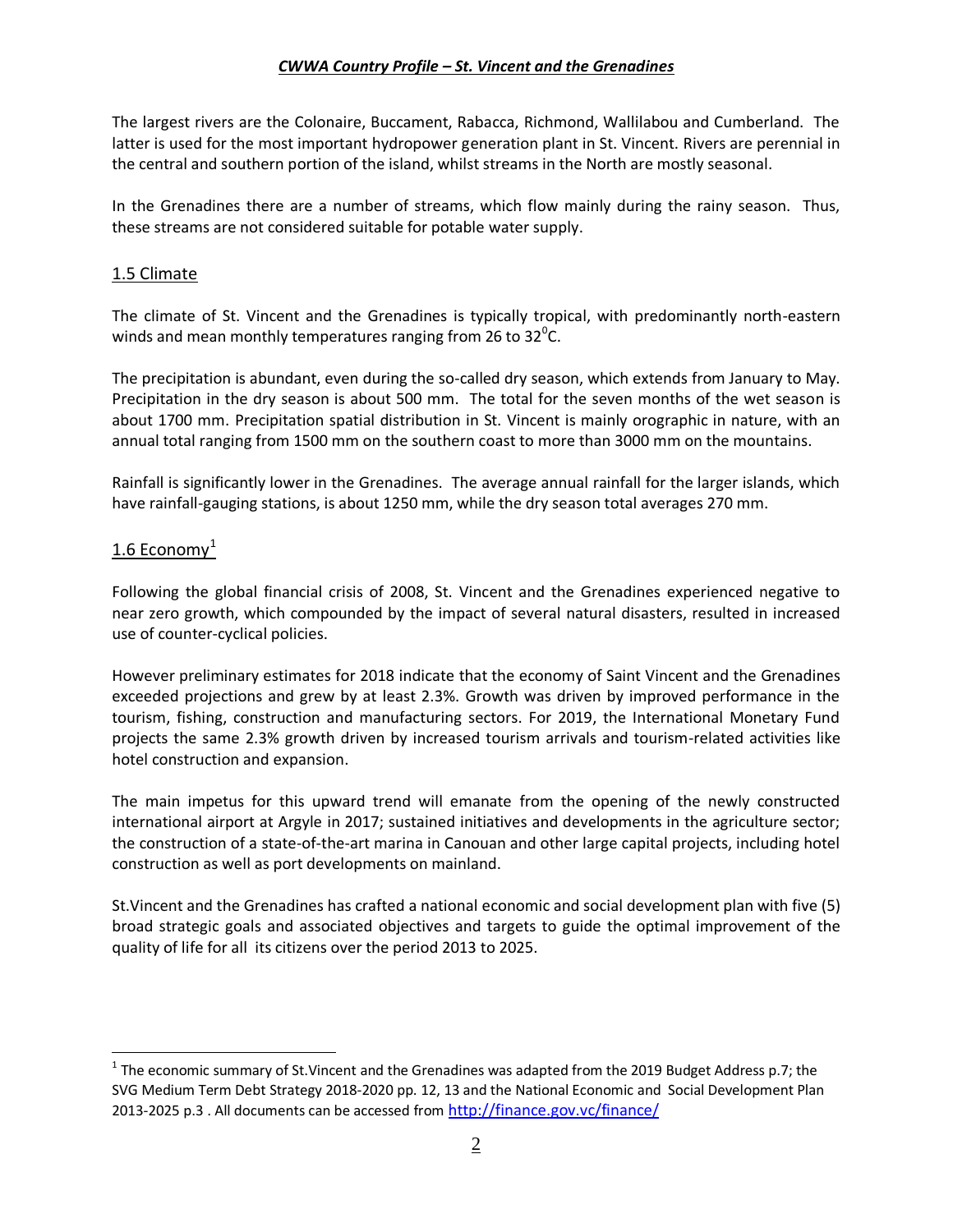### **2.0 Water Resources Management**

### <span id="page-3-0"></span>2.1 Institutional Arrangements

The present institutional arrangement in St. Vincent and the Grenadines assigns responsibilities for the management of water resources to different entities. The roles of the main organizations or agencies concerned with water and waste water management are described below.

### <span id="page-3-1"></span>*2.1.1 Public Health Department*

The Public Health Department of the Ministry of Health and the Environment is responsible for the quality of water distributed for human use. The Department is also responsible for monitoring and regulating the quality of seawater for recreational use and the effluents of the sewerage systems. The functions of the Department are governed by the Environmental Health Services Acts (Chapter 285) passed in 1991 and the Public Health Act of 1977

### <span id="page-3-2"></span>*2.1.2 Central Water and Sewerage Authority (CWSA)<sup>2</sup>*

The Central Water and Sewerage Authority is the agency responsible for the abstraction, treatment and distribution of potable water for domestic, commercial and institutional uses. It was established as a statutory body of the Ministry of Health in 1991, by the passing of the Central Water and Sewerage Authority Act (chapter 403). The Act also assigns to the CWSA the responsibility for the investigation and utilization of surface water and groundwater on a national scale. In addition to potable water supply, the CWSA is responsible for the disposal of sewage and solid waste and the maintenance of the nation's hydrometric network.

### **Potable Water Supply**

 $\overline{a}$ 

The CWSA's water supply comes from rainfall catchments and small springs and streams. There are some twenty-three (23) intakes feeding sixteen (16) networks. Currently, the CWSA supplies water to over 37,500 domestic consumers and 1,320 industrial and commercial businesses. The CWSA estimates that about ninety percent (90%) of householders are connected to its water supply system. In addition, water is sold to cruise ships and other small yachts and vessels, although this amounts to less than one percent of the water supply. The total water production for 2018 was 1.94 billion imperial gallons while the total use was 1.73 billion gallons resulting in an unaccounted quantity of roughly 11 %.

All of the water systems are gravity fed with surface water; there is no well water, except for a few areas in the Grenadines. The types of treatment applied are disinfection, sedimentation and filtration in most cases. The groundwater resources of the country have not been fully investigated for quantity or quality and are not currently part of CWSA's future development programme.

The CWSA has not yet implemented supply systems in the Grenadines. There, the few inhabitants have developed private schemes, mostly relying on rainwater harvesting and boreholes. However, during the dry season, the water supply in the Grenadines is severely affected and the CWSA provides relief by

<sup>&</sup>lt;sup>2</sup> Some information on the CWSA is available at <http://www.cwsasvg.com/>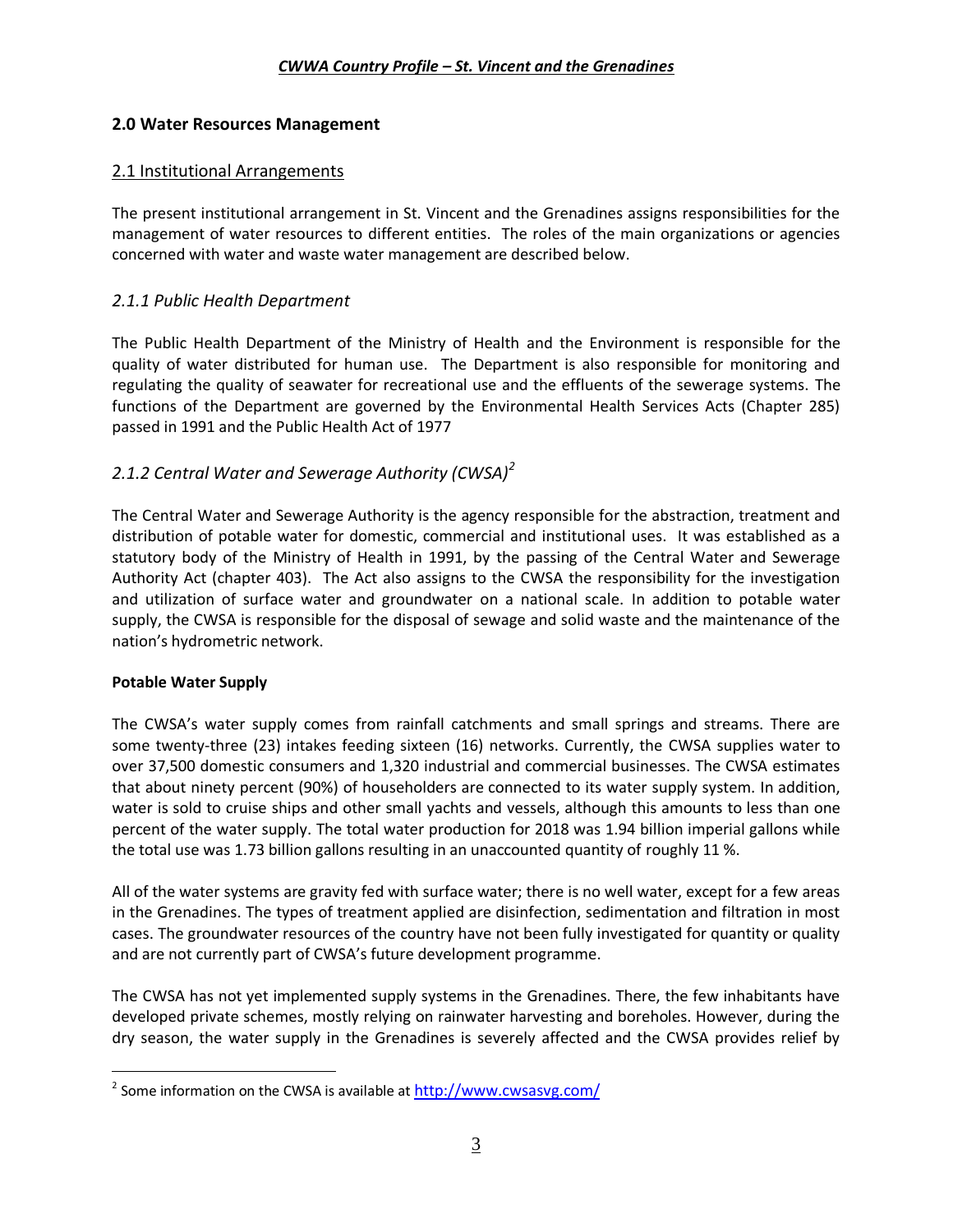trucking water to some of the islands. Private contractors also purchase water from the main island and resell to residents and businesses in Grenadines on demand. The CWSA is now pursuing the development of desalination systems in the Grenadines in order to achieve a more continuous supply.

#### **Sewerage Network**

The sewerage network exists only in central area of the capital city of Kingstown and a very small section of the suburban Arnos Vale community. There are 300 sewerage connections in Kingstown and just 40 connections in Arnos Vale (2019 figures). Most of the houses and buildings in the state are still served by septic tanks. Wastewater from the sewerage network in Kingstown is collected and pumped off-shore at a distance and depth adjudged to be sufficient for adequate treatment by dilution. The effluent from the Arnos Vale network is treated by a tile-field septic system**.** 

### **Hydrometric Network**

In 2008 the CWSA added a Water Resources Management Unit (WRMU) to its Engineering Department following the completion of a European Union funded project intended to produce a strategy for optimal and sustainable allocation of water resources in the state. The network comprises 26 rain gauges, 10 water level sensors, five climate stations, 26 groundwater sampling points and 21 flow measuring stations.

A wide range of parameters are recorded within the monitoring network including rainfall, evaporation, relative humidity, solar radiation, barometric pressure, wind speed, maximum and minimum temperature, soil temperature, water level, conductivity, pH, water density and oxygen content.

### **Financial Sustainability Strategy**

Following an island wide metering system of most domestic and commercial customers, the CWSA achieved financial sustainability in 1988 and has managed to derive a surplus from it revenues ever since. The current billing system charges all domestic consumers a fixed monthly basic charge, a portion of which is an environmental levy for the management of solid waste. In addition to this fixed charge, consumers pay for the water consumed on a tiered system, where the higher the consumption bands the higher the unit cost. Commercial customers are also required to pay a basic charge and a fixed consumption fee per unit based on the size of their business.

Domestic and commercial sewerage customers are charged fixed monthly rates in three different categories respectively. Commercial enterprises are expected to outsource the collection of their solid waste to private contractors but are charged a fixed rate for accessing the disposal services offered by the CWSA at the landfills.

Most government accounts are not metered as these institutions do not pay directly for water consumption, sewerage and solid waste services. Instead the government makes an annual payment to the authority to cover the cost of providing these services to all state-owned schools, administrative centers, medical facilities and other government institutions.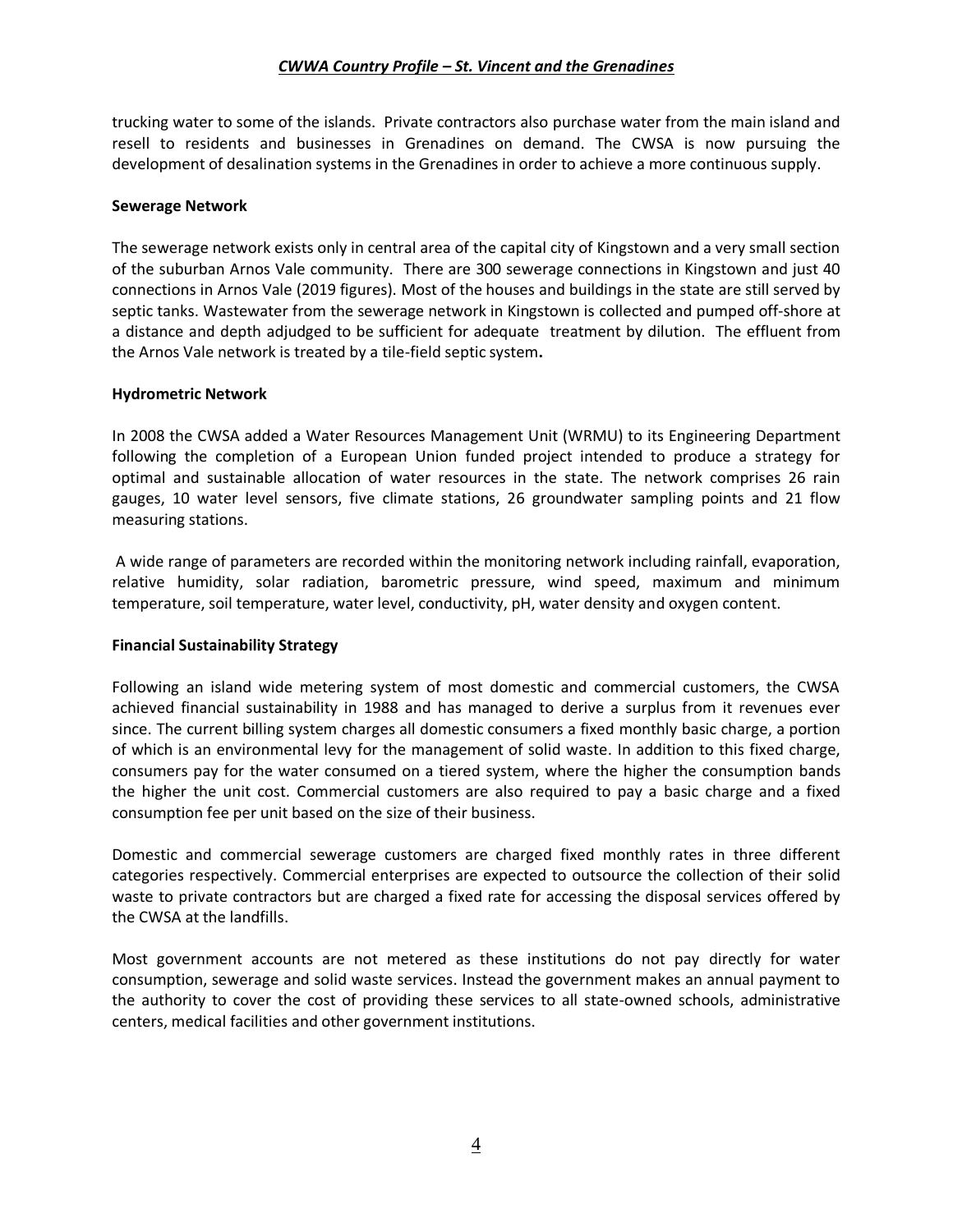### <span id="page-5-0"></span>*2.1.3 Forestry Department <sup>3</sup>*

The Forestry Department of the Ministry of Agriculture, Forestry, Fisheries and Rural Transformation is one of the responsible bodies for the assessment and the conservation of surface waters. Particularly, the department is charged with the management of watersheds, runoff and erosion control through the conservation of the rainforest. The specific functions of the Forestry Department are governed by the Forest Resource Conservation Act passed in 1992.

### <span id="page-5-1"></span>*2.1.4 National Irrigation Authority*

Legislation was passed in 2004 to establish a National Irrigation Authority with the main responsibility of managing the distribution of water to farmers. The Authority was responsible for formulating and implementing annual water use plans and delivery schedules and to ensure that all equipment and infrastructure are kept in good condition. The Authority was also expected to be financially sustainable by implementing appropriate charges for water and other services supplied to customers. With funding from the European Union six (6) irrigation schemes were established on the windward side of the island that were operational between 2004 and 2010.

However owing to lack of a sustainable financing mechanism and the passage of several storms between 2010 and 2013, the National Irrigation Authority is no longer functional and the infrastructure is in a state of disrepair. The responsibility for irrigation now lies with a department within the Ministry of Agriculture called the Soil and Water Conservation Unit and there are plans in 2019 to restore one of the irrigation systems in an area called Langley Park once the funding is sourced.

### <span id="page-5-2"></span>**3.0 Water Demand**

Predominant water uses are related to the domestic and commercial sector, to irrigation and to the production of hydroelectricity. Due to the lack of reliable data, it is difficult to quantify the exact percentage of water presently allocated to these different uses.

It is was estimated in 2004 that about 20,000 m<sup>3</sup> of water was used daily in the island of St. Vincent for domestic and commercial purposes, including the consumption of some bottling plants, which are incorporated in the commercial category. Unfortunately, precise data on the volume of water presently utilized for irrigation and hydroelectricity in the different periods of the year are not available. It can be foreseen that this water demand will increase considerably in the coming years because of the planned developments in the tourism and agricultural sectors.

Additionally, perennial rivers used for hydro-power generation or water supply extraction necessitate a minimum flow to be released in the riverbed, particularly in the dry season, for the preservation of flora and fauna.

<span id="page-5-3"></span> 3 Information on the Forestry Department is available at [http://www.agriculture.gov.vc/agriculture/index.php?option=com\\_content&view=article&id=363&Itemid=89](http://www.agriculture.gov.vc/agriculture/index.php?option=com_content&view=article&id=363&Itemid=89)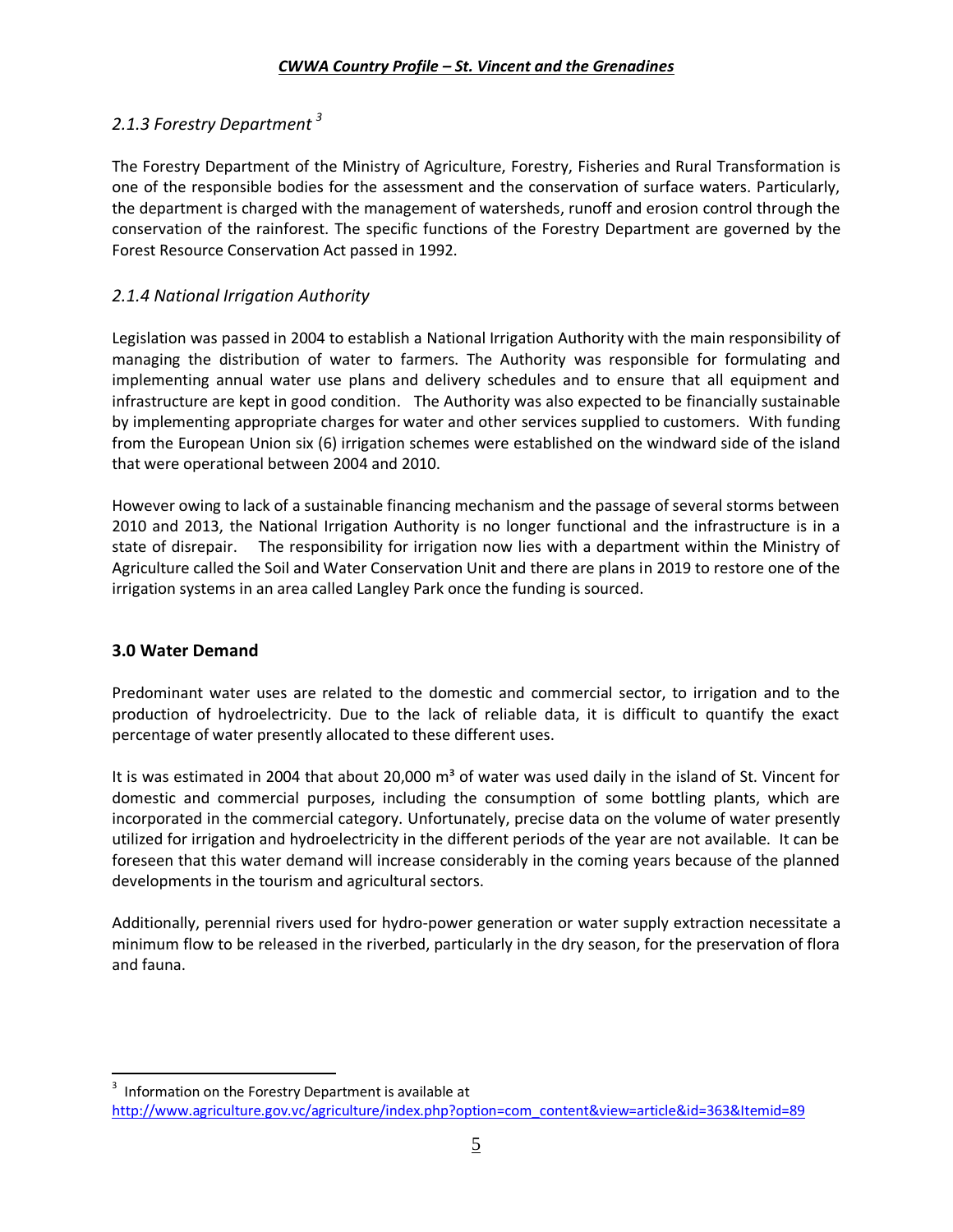### **4.0 Water Quality**

The Public Health Department of the Ministry of Health and the CWSA are both collecting data on quality of water at distribution points. The territory of St. Vincent is subdivided into 12 Public Health Districts (10 on the main island and 2 in the Grenadines), and sampling is done by the Ministry eight (8) times per month in each district on the main island , for the measurement of residual chlorine and PH. The CWSA carries out independent controls on water quality, particularly at strategic points of all the distribution system measuring parameters such as residual chlorine, PH and coliforms. This information is shared with the Public Health Department. The water quality standards used are those suggested by the World Health Organisation. The Public Health Department does not currently carry out water quality testing on the Grenadine Islands, which have mostly privately managed water systems.

The National Irrigation Authority is required to implement measures to ensure irrigation water quality meet the required standards.

### <span id="page-6-0"></span>**5.0 Challenges and Opportunities in the Water and Wastewater Sector**

### <span id="page-6-1"></span>5.1 Establishing Responsibility for the Management of Water Resources

There is no single entity that manages water resources in St. Vincent and the Grenadines which results in the different organisations acting independently and with different and competing objectives. This makes managing the nation's water resources more difficult. For example, is difficult to quantify the percentage of water presently allocated to the different stakeholders which affects forward planning in the sector. There is therefore the need for a more comprehensive national strategy which seeks to resolve issues such as right of access, monitoring and control and the financial responsibility for maintaining and upgrading the hydrometric network. Legislation is in draft to establish an independent National Water Resource Authority but is yet to be finalized and passed.

### <span id="page-6-2"></span>5.2 Potable Water Supply

The main challenge in the potable water delivery is to implement a strategy to provide a more consistent water supply to the smaller Grenadine islands where perennial streams are non-existent. The CWSA is currently pursuing the option of desalination but issues such as cost of supply and addressing the impact of increased grey water runoff on the fragile coastal environment of these islands are yet to be fully reviewed and resolved.

### <span id="page-6-3"></span>5.3 Wastewater

<span id="page-6-4"></span>Local standards with regard to wastewater discharge are currently being considered as the country's economic strategy seeks to maximize the extensive marine resources within its territorial waters in keeping with the concept of developing a 'Blue Economy'. As such, the Ministry of Finance and Economic Planning is spearheading an initiative to establish policies and legislation to govern wastewater discharge throughout the state.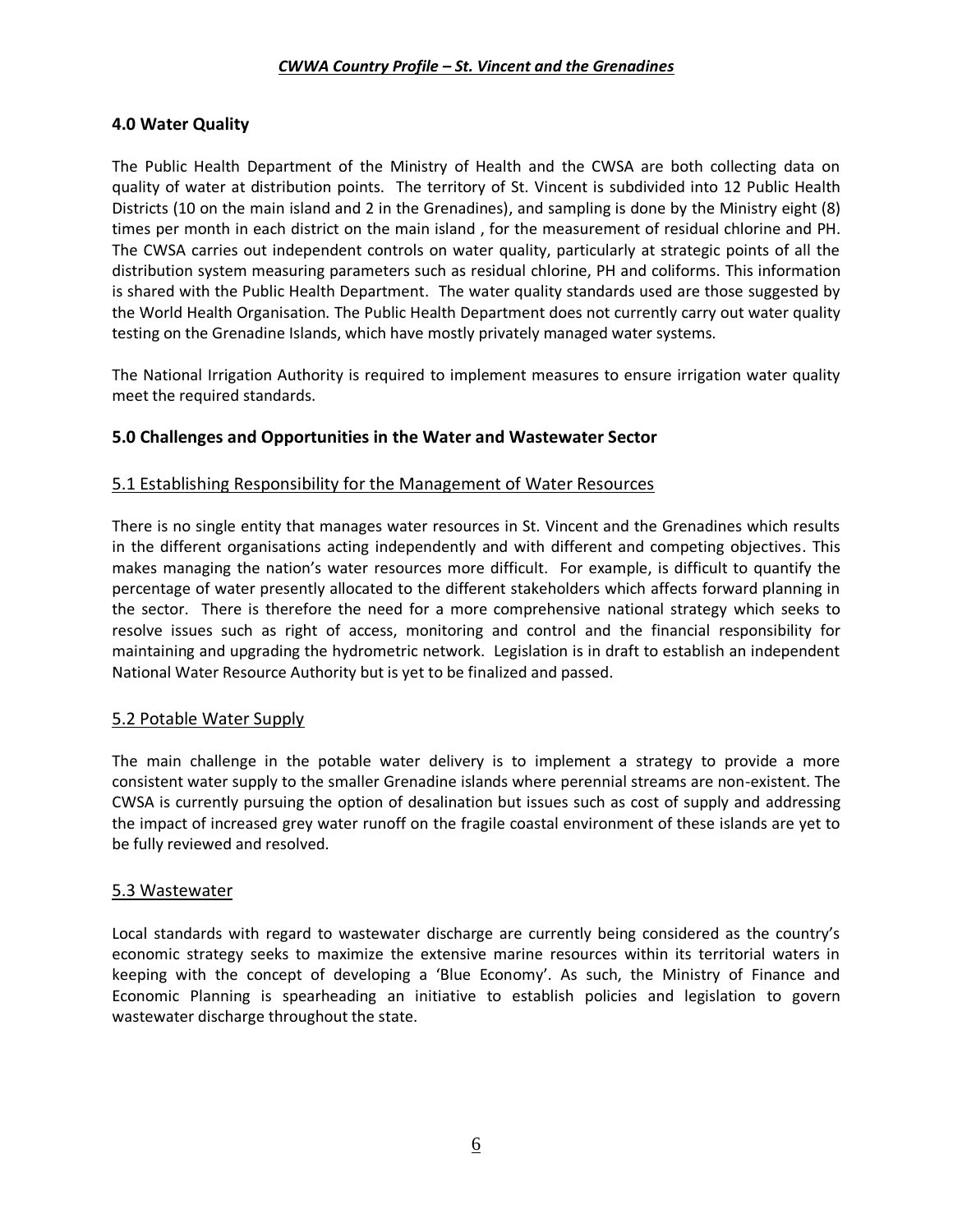### **6.0 Solid Waste Management**

### <span id="page-7-0"></span>5.1 Background on Solid Waste Management in St.Vincent and the Grenadines

The Wider Caribbean Sea was in 1990 designated as a Special Area under the MARPOL Convention 73/78 (International Convention for the Prevention of Pollution from Ships). This effectively restricts the dumping of ship-generated solid waste in the international and territorial waters of the Caribbean Sea. It was realized that 80% of the solid waste that ends up in the sea comes from land based sources and that there was generally poor waste management services in the OECS region as a whole and very little public education with respect to good waste practices.

In 1995 Six (6) OECS countries combined to implement a project to improve waste management services in the region. Participating countries were St. Lucia, Grenada, St.Kitts and Nevis, Dominica, Antigua and St. Vincent and the Grenadines. The project was implemented from 1995 – 2003 at a total cost of USD 54 million. Funding sources included loans and credits from the World Bank (WB), Caribbean Development Back (CDB) and the European Investment Bank (EIB); grant from the Global Environment Fund (GEF ) and the European Union (EU); and by counterpart funding from the six (6) participating countries. The implementation of the project sought to achieve four (4) main outcomes which were as follows:

- 1) Established and fully functioning autonomous or semi-autonomous Solid Waste Management Entities in each participating country**,**
- 2) Increased coverage and improved quality of land-based solid waste management services (collection, transport and disposal) in each country,
- 3) Enhanced public awareness of solid waste management issues resulting in behavioral changes and
- 4) Improved institutional arrangements with functioning systems to help each country manage and dispose effectively of waste generated by ships (in accordance with MARPOL V 73/78) and leisure craft (yachts).

The World Bank conducted and assessment of the achievement of the outcomes in 2003 and of the six OECS countries in which the project was implemented, St. Vincent and the Grenadines was the only country to receive the highest assessment grade allowable in all four (4) outcomes.

### <span id="page-7-1"></span>5.2 Institutional and Regulatory Framework

The Solid Waste Management Unit (SWMU was established in 1999 as a department within the Central Water and Sewerage Authority (CWSA) to perform the collection and disposal of solid waste trough out the state. The functions of the SWMU are governed by the Waste Management Act passed in 2000 that is separate from the Central Water and Sewerage Authority Act which was passed in 1991. In 2006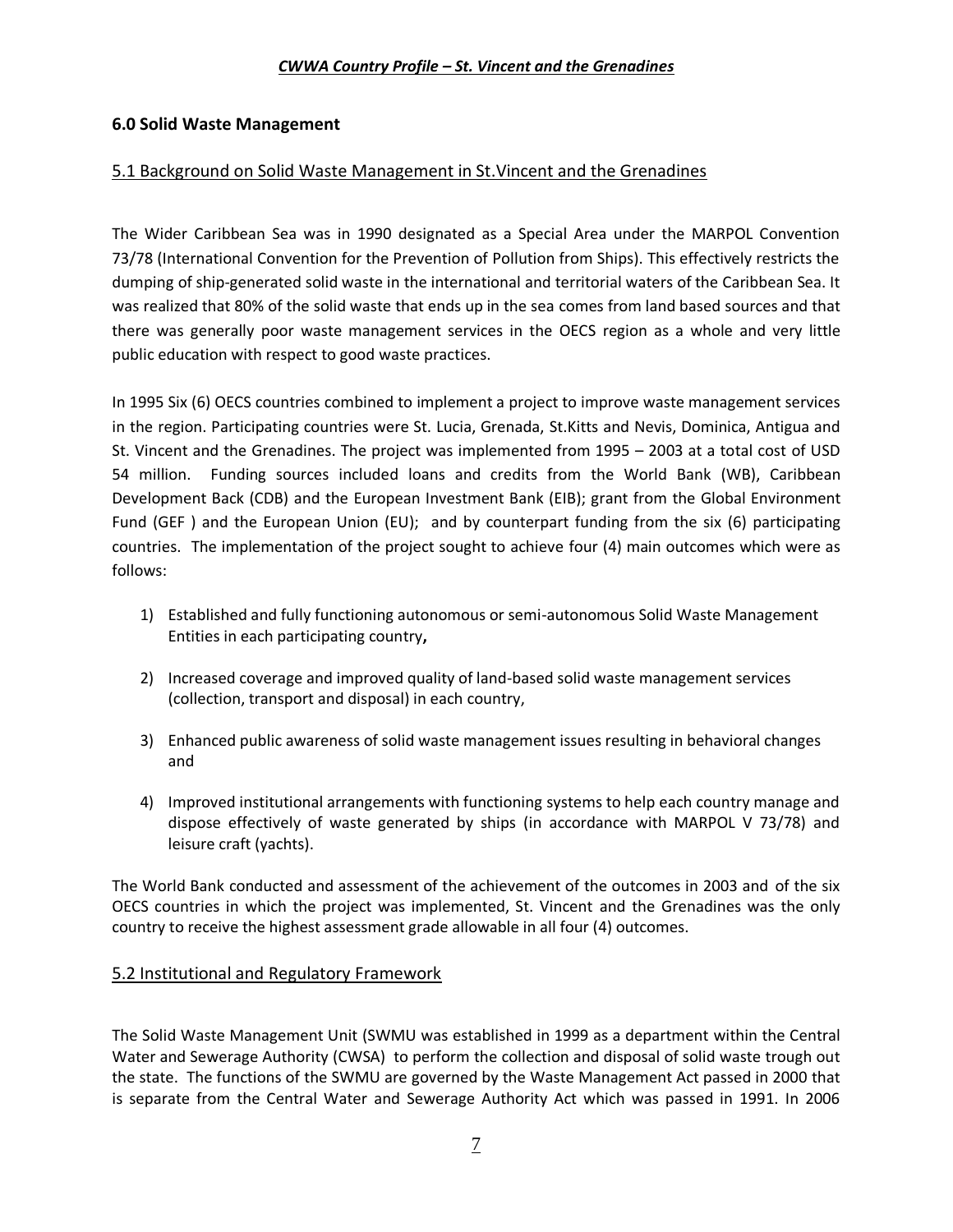regulations were also passed to support the principal Waste Management Act.

St. Vincent and the Grenadines is the only participating country in the OECS project that elected to house the solid waste management function within an existing institution instead of creating a new independent entity. The strategic thinking was to leverage the CWSA's already well-established strong institutional, technical and financial structure in ensuring the sustainability of the SWMU's operations. The CWSA at that time was a statutory institution that was providing essential public services (water and sewerage) for some 30 years prior to the implementation of the OECS project. The waste management operations therefore benefitted greatly at the onset from the support of experienced professionals in the areas of finance, customer care, human resource management, equipment maintenance and public relations.

### <span id="page-8-0"></span>5.3 Management Approach, Philosophy & Plan

The general management approach of the SWMU strives to align the daily activities of the department with the strategic goals of the CWSA while also ensuring that those goals are keeping up with changes in national policy.

The national economic and social development plan for St.Vincent and the Grenadines anticipates an increase in waste generation throughout the state as the economy continues to grow, with one of the main drivers of this growth being investments in the development of the tourism sector. As such, in order to guarantee a clean and safe environment going forward, the plan mandates that the nationwide waste management system be strengthened by the development of appropriate standards for solid waste management in accordance with international and regional practices. It also emphasizes the need to develop and comprehensive and effective solid waste recycling programme. The CWSA's current vision for the SMWU is to achieve financial viability of the department while maintaining high quality solid waste management services.

The universal metering system implemented by CWSA initially to charge customers for its water and sewerage services, has allowed for a fixed monthly charge to be levied on all households and businesses with a water connection to recover some of the cost of the current solid waste management operations. This charge is placed on the bills generated monthly for all of the CWSA's customers and in 2018 accounted for 66% of the revenue generated by the SWMU. The other sources of income include a visitor levy (11%), a central government charge (18%) and other services offered by the SWMU (4%). The capability of the CWSA to charge and collect most of its revenue directly from its customers has been the most critical factor in SWMU's ability to maintain and improve the services it is required to provide.

### <span id="page-8-1"></span>5.4 Challenges and Opportunities in Solid Waste Management

Implementing and sustaining creative and effective awareness initiatives which achieves public behavioral changes with respect to adherence to environmental laws and best practices, has been a challenge throughout the history of waste management in the country. Waste management is still not a priority issue in the minds of most of the populace, though it should be in a country where the preservation of the environment is crucial to the protection of public health and economic growth.

Enforcement of waste management laws is also inadequate. Institutions responsible for the monitoring and enforcement of environmental laws are under –resourced and unmotivated to seriously pursue